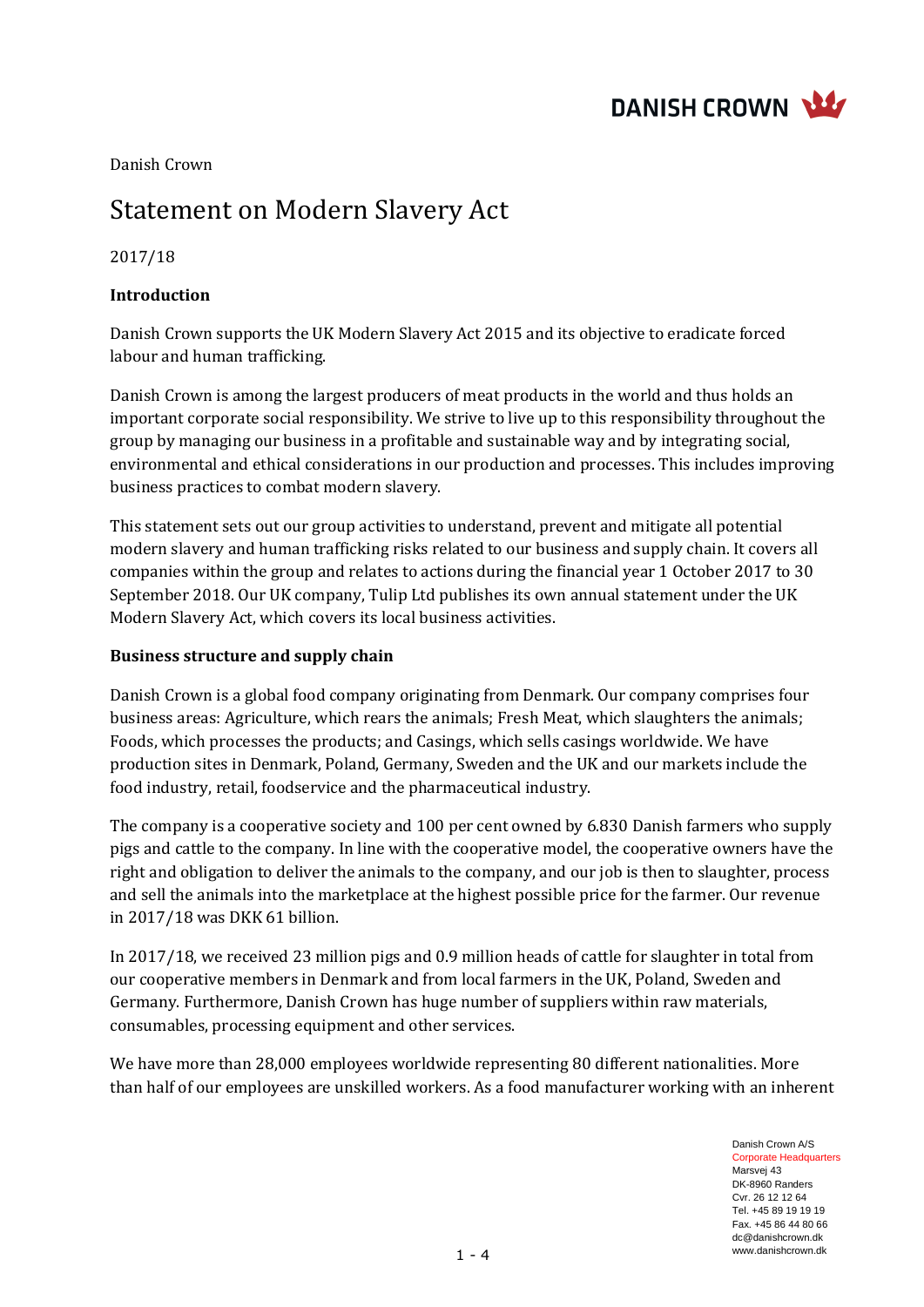daily production quantity variation we rely on contract labour at some production sites.

## **Risk assessment**

With respect to modern slavery and human trafficking, we consider the following activities within our business and supply chain to be high-risk areas:

- Workers employed at the farms supplying pigs and cattle.
- Suppliers in our supply chain where we do not have direct management control.
- Contract labour hired at some of our production sites.
- Suppliers of transportation, logistics and construction services.
- •

•

### **Policies and commitments**

Danish Crown respects international human rights, including labour rights and recognises our ability to influence our supply chain. We are committed to work consistently to combat any kind of modern slavery in our business and our supply chains and our CSR ambition is to contribute to the fulfilment and promotion of the UN 2030 Sustainable Development Goals.

International agreements lay the basis for how we conduct our business in a responsible and transparent manner. We observe and support several initiatives of relevance to the Modern Slavery Act:

- UN Global Compact
- UN Guiding Principles on Business and Human Rights
- The Universal Declaration of Human Rights
- The ILO Declaration of Fundamental Principles of Rights at Work

### **Governance structure and processes**

We have the following governance structure and processes in place to help us identify, assess and address human rights risks and impacts:

- A group sustainability function lead, develop and coordinate the overall sustainability activities and report on progress across the group. This ensures internal and external cooperation on CSR.
- A CSR board ensure that the CSR efforts form an integral part of our business operations. Our Group CFO chairs the board and members include CEOs from four business units, SVP HR, VP Group Communications, Agriculture Director Tulip Ltd and Director Group Sustainability.
- A global procurement function sets the direction for procurement in Danish Crown and the implementation of a group wide supplier management system will ensure that CSR issues, including human rights, modern slavery and human trafficking, are subject to due diligence across the procurement functions.
- A HR partnership structure ensures a close relationship from headquarters to employees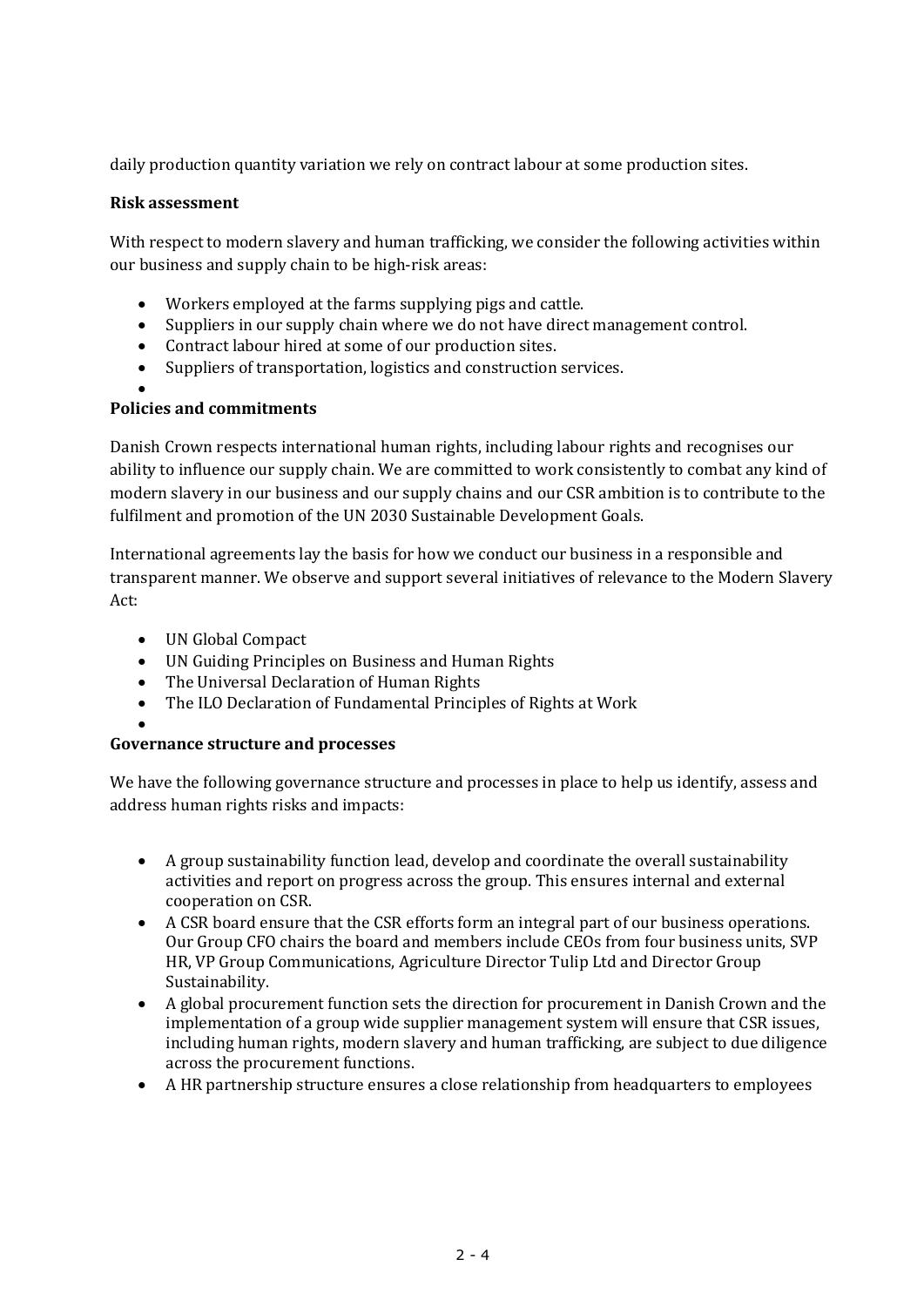around the world. This means that all business units have access to knowledge and expertise about both strategic and operational HR issues, including our commitments to protect labour rights, ensure healthy and safe workplaces for all workers, including migrant workers.

- Our HR management procedures ensure that all employees are recruited lawfully, and we work closely with unions to ensure compliance. To the extent it is legally acceptable, we demand permits of residence and work permits from our employees to ensure that they live and work legally in the country in question.
- We work systematically to create healthy and safe workplaces with a strong focus on preventing accidents. Our occupational health and safety procedures enable us to identify discrimination and the like. Danish Crown Pork's seven facilities in Denmark are certified in accordance with the

OHSAS 18001 management system.

#### **Awareness and training**

Awareness-raising and training are important elements to embed Danish Crown's policies and procedures for protecting international human rights, including labour rights, and for preventing slavery and human trafficking at our own facilities as well as in our supply chains.

We plan to further increase awareness and training of all relevant procurement staff.

We will support our suppliers in understanding and implementing the needed standards for improving labour rights and working conditions, including measures for preventing slavery and human trafficking.

### **Key actions 2017/2018**

In 2017/18, we took the following actions relevant to the Modern Slavery Act:

- Conducted a CSR risk mapping at 51 of our production sites covering the business units in our Fresh meat, Foods and Casings divisions in Europe. The largest global platform for managing and sharing responsible sourcing data on supply chains, Sedex, was used to assess our existing policies, procedures and governance structures on human rights and labour standards, health and safety, environment, business ethics and anti-corruption as well as supply chain management. The CSR risk mapping will be repeated on all production sites on an annual basis and will contribute to our yearly materiality analysis and inform our measures to ensure compliance with our CSR policy at all our production sites.
- Prepared a new Supplier Code of Conduct that requires suppliers in all parts of the supply chain to adopt policies and procedures that respect human rights and labour rights and to set up a system for assessing, handling and reporting on the risks of infringing such rights. The Supplier Code of Conduct will be implemented stepwise during the period up until 2021.
- Prepared a new Code of Conduct for all the group's managers and employees that will be launched in 2019. It clarifies our stand on human and labour rights and gives us a set of common rules to guide us in our actions and decisions.
- Implemented a CSR due diligence process in acquisitions and in 2019. We will roll out